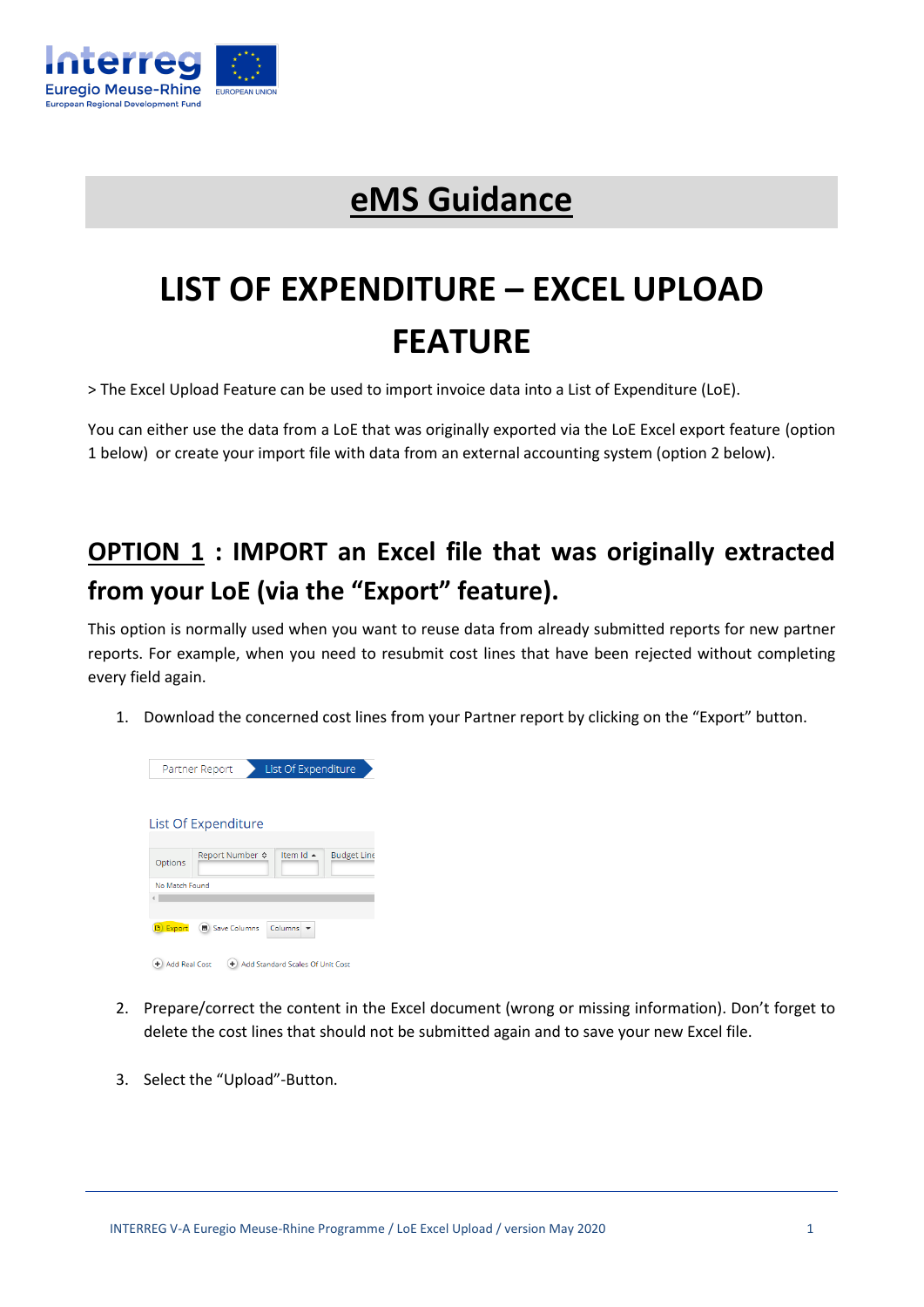

| List Of Expenditure<br>Partner Report |                                         |                                      |                    |
|---------------------------------------|-----------------------------------------|--------------------------------------|--------------------|
|                                       |                                         |                                      |                    |
|                                       |                                         |                                      |                    |
| List Of Expenditure                   |                                         |                                      |                    |
|                                       |                                         | Item Id ▲                            |                    |
| Options                               | Report Number ≎                         |                                      | <b>Budget Line</b> |
| No Match Found                        |                                         |                                      |                    |
|                                       |                                         |                                      |                    |
|                                       |                                         |                                      |                    |
| <b>D</b> Export                       | <b>B</b> Save Columns                   | Columns                              |                    |
| + Add Real Cost                       |                                         | (+) Add Standard Scales Of Unit Cost |                    |
| Download all attachments              |                                         |                                      |                    |
|                                       | <b>List Of Expenditure Excel Upload</b> |                                      |                    |
| $+$ Upload                            |                                         |                                      |                    |
|                                       |                                         |                                      |                    |
| D) Loe Excel Upload Template          |                                         |                                      |                    |
|                                       |                                         |                                      |                    |

4. Select the Excel file with the data you want to import and press "Open".



5. Check the disclaimer message after the import. They help you understand if the import was successful or if you need to correct things.

| G.                       | ListOfExpenditure form.<br>### Flatrate invoices automatically ignored: 3 |           | ### Upload completed successful. Invoices successfully processed: 5/8 | ### ATTENTION: The Excel-Upload is a new feature. There is no guarantee whatsoever that all data is correctly imported. It's therefore strictly necessary to check the imported data within the ems- |                                 |                           |                     |                      | ×                             |
|--------------------------|---------------------------------------------------------------------------|-----------|-----------------------------------------------------------------------|------------------------------------------------------------------------------------------------------------------------------------------------------------------------------------------------------|---------------------------------|---------------------------|---------------------|----------------------|-------------------------------|
|                          | List Of Expenditure<br>Partner Report                                     |           |                                                                       | Contribution And Forecast<br>Attachments<br><b>Documents</b>                                                                                                                                         |                                 | Personal data attachments |                     |                      |                               |
|                          | List Of Expenditure                                                       |           |                                                                       | 15 <sub>x</sub><br>$1 - 8$ Of $8$<br>$\vert$ 1<br>$\blacksquare$<br>$\leftrightarrow$                                                                                                                | $\mathbb{R}^p$ . $\mathbb{R}^p$ |                           |                     |                      |                               |
| Options                  | Report Number ≎                                                           | Item Id ▲ | Budget Line $\hat{z}$                                                 | Wp $\Leftrightarrow$                                                                                                                                                                                 | Int Ref No $\hat{\circ}$        | Inv No $\Leftrightarrow$  | Inv Date $\Diamond$ | Paym Date $\diamond$ | <b>Description1 ≎</b>         |
| $\left( -\right)$ Delete | asbl LG EMR 6.1                                                           | 1.1       | Staff costs                                                           | T1 WP1 project Consultancy and training                                                                                                                                                              | KPL129100SM                     | SSUC1                     | <b>N/ASSUC</b>      | <b>N/ASSUC</b>       | as described                  |
| $(-)$ Delete             | asbl LG EMR 6.1                                                           | 1.2       | Staff costs                                                           | C Communication                                                                                                                                                                                      | KPL129100SM                     | SSUC <sub>2</sub>         | <b>N/ASSUC</b>      | <b>N/ASSUC</b>       | interview and writing article |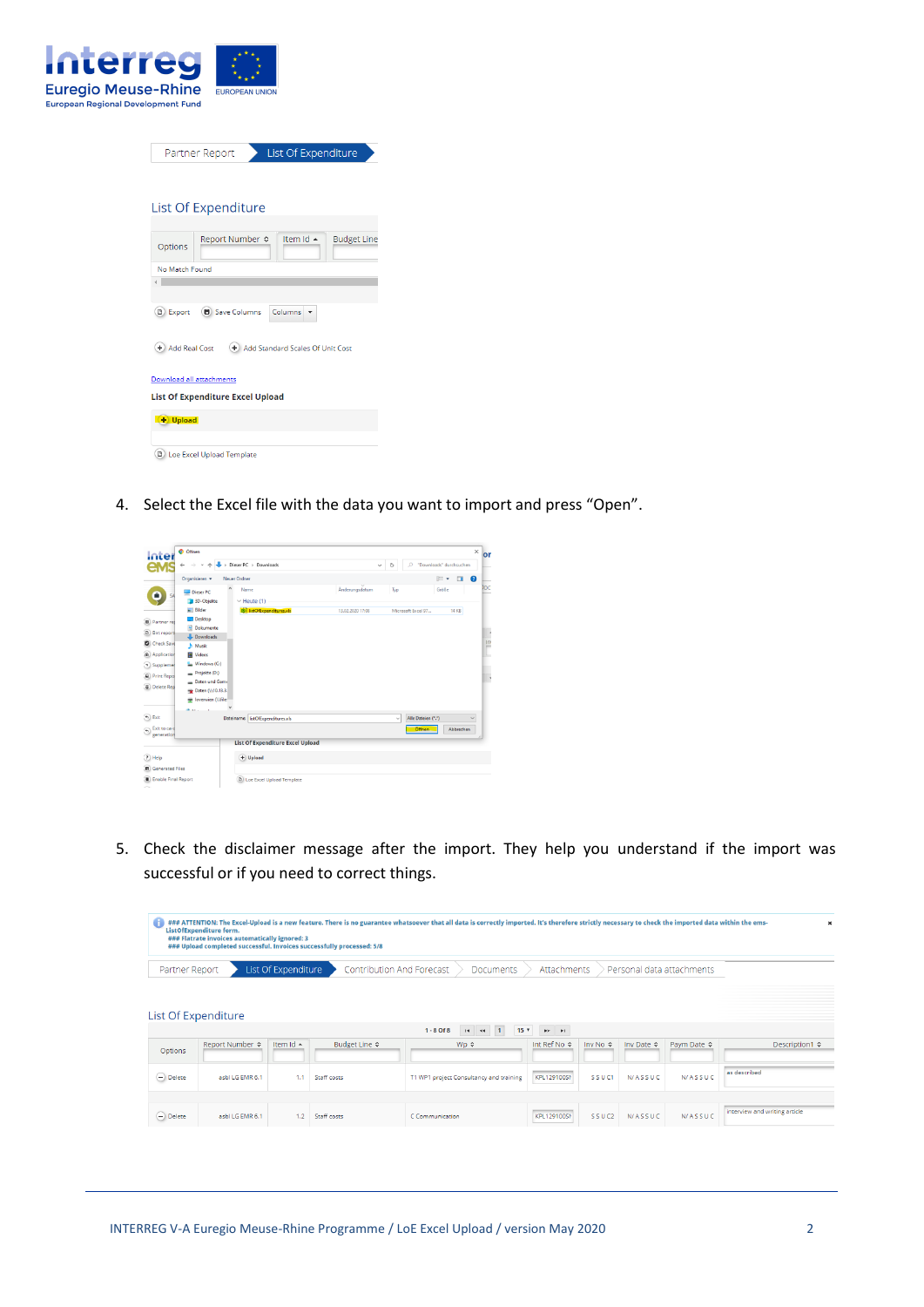

6. If you want to revert the import, select "LoE Excel Upload Undo"



### **OPTION 2 : CREATE your own Excel Import File by using the LoE Excel Upload Template**

1. Generate a template by selecting "LoE Excel Upload Template" (you can use the same template for many imports).

| List Of Expenditure<br>Partner Report                         |  |  |  |  |
|---------------------------------------------------------------|--|--|--|--|
|                                                               |  |  |  |  |
|                                                               |  |  |  |  |
| List Of Expenditure                                           |  |  |  |  |
| Item Id ▲<br>Report Number ♦<br><b>Budget Line</b><br>Options |  |  |  |  |
| No Match Found                                                |  |  |  |  |
|                                                               |  |  |  |  |
| <b>B</b> Save Columns<br>Columns<br><b>D</b> Export           |  |  |  |  |
| + Add Real Cost<br>(+) Add Standard Scales Of Unit Cost       |  |  |  |  |
| Download all attachments                                      |  |  |  |  |
| <b>List Of Expenditure Excel Upload</b>                       |  |  |  |  |
| + Upload                                                      |  |  |  |  |
|                                                               |  |  |  |  |
| <b>D</b> Loe Excel Upload Template                            |  |  |  |  |

2. Fill in the following mandatory fields (and save the file)

#### For ALL cost types:

- Budgetline
- Wp
- Supplier (or Employee)

### For Standard Scales of Unit Cost invoices:

- Invoice N° *=> to be recognized by the eMS as "standard scale of unit cost", the abbreviation "s s u c" must be entered in the Invoice No. column. The spaces in the abbreviation must also be entered.*
- Unit Cost
- Number Of Units